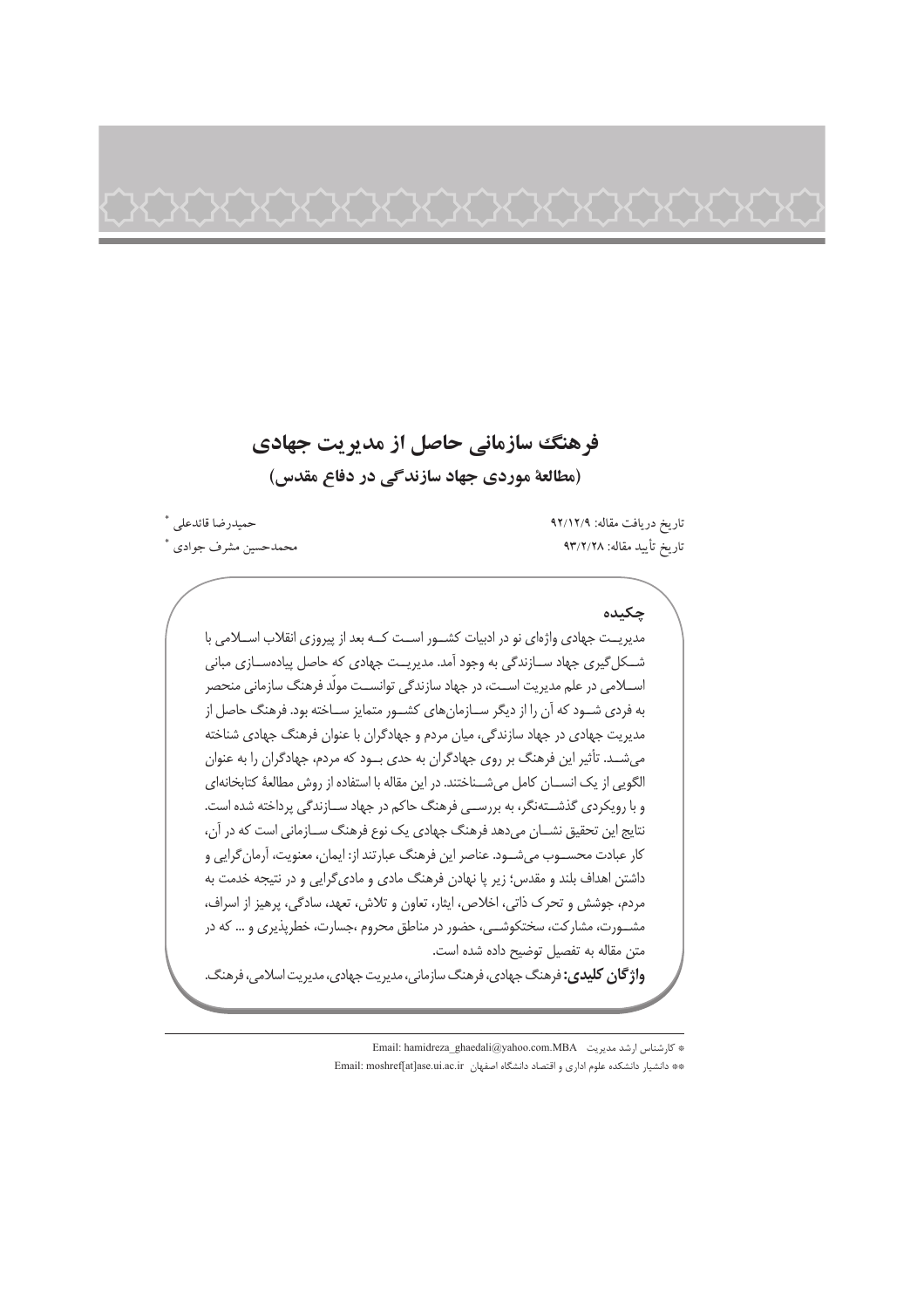### مقدمه

# فرهنگ سازمانی حاصل از مدیریت جهادی

سال هشتم - شماره ۷۹

 $\overline{\mathbf{r}}$ 

یس از پیروزی شکوهمند انقلاب اسلامی ایران، با فرمان امام خمینی(ره) و در راستای سازماندهی حمایت و رسیدگی به امور محرومان کشور، با تشکیل نهادهایی همچون جهاد سازندگی، بنیان سبکی از مدیریت گذارده شد که مبنای آن را نظام ارزشی اسلامی تشکیل مے دھد. این نوع از مدیریت باعث شــد تا روش ھای عملی مدیران، بار ارزشی گرفته، در ک ضروريــات و نيازهــاي جامعه توأم با روح معنوي، ديني و شــعور انقلابي مورد نظر و عمل مدیران قرار گیرد(آرمندوذبیحی طاری، ۱۳۸۸). این فرهنگ و مدیریت جدید، همراه خود شور و نشاط و خودباوری و عشق خدمت به مردم را در جامعه متبلور ساخت. در سایهٔ خودباوری و شــور و نشــاط جوانان کشور، کارهای بزرگی صورت گرفت که از نظر کمّی و کیفی قابل مقایســـه با کارهـــای صورت گرفته در نظام طاغوت نبود. خدماتـــی از قبیل انتقال امکانات زیربنایی مثل آب و برق و راه و … به اقصی نقاط روستایی کشور در مدت زمان بسیار کوتاه، از معجزات این فرهنگ و مدیریت محسـوب میشـود؛ درحالی که این حجم کار در روال عادی خود، دەھا سال طول مے کشید.(الماسی، ۱۳۸۶)

ITAY Jue مديريــت جهادي برگرفته از مديريت اســـلامي و با هدف قــرب به خدا و خدمت به بندگان او و گرامی داشــتن مردم اســت. از اهداف این نوع مدیریت، انجام کار به شــیوهٔ مناسب و ارزشمند و کسب رضای خداست تا رضایت درونی برای فرد ایجاد شود. در این شـــيوهٔ مديريت، اجر معنوي قبل از پاداش دنيوي مدّ نظــر بوده و تعهد، از محوريترين مؤلفههــاي آن اســت(پالوچ و نقي پورفر، ١٣٨۶). مديريت جهادي پــس از مدتي مولَّد فرهنگ ســازمانی|ی شد که برخاسته از اندیشه و باورهای مذهبی و انقلابی جهادگران بود که با الهام از سیره و اندیشهٔ بنیانگذار جمهوری اسلامی ایران پدید آمده بود. فرهنگ سازمانی مجموعهای از مفروضات، باورها و ارزشها و اعتقادات مشــترک اعضای سازمان است که الگوی رفتاری اعضا سازمان را شکل میدهد. در واقع؛ فرهنگ سازمانی اداراک و استنباط مشترک و کلی اعضای سازمان از آن است. نقش فرهنگ برای جامعه یا سازمان در حکم شخصیت برای فرد است. همان گونه که شخصیت افراد آنها را از دیگران متمایز می سازد، فرهنگ یک ســازمان یا جامعه نیز آن را از دیگر جوامع یا ســازمانها متمایز می کند و همچنان که جوامع، دارای فرهنگ منحصر به فرد و خاص خود هستند، هر سازمانی نیز فرهنگ خاص خود را دارد(قليپور، ۱۳۸۸؛ ۱۸۶). فرهنگ جهادي به عنوان فرهنگ سازماني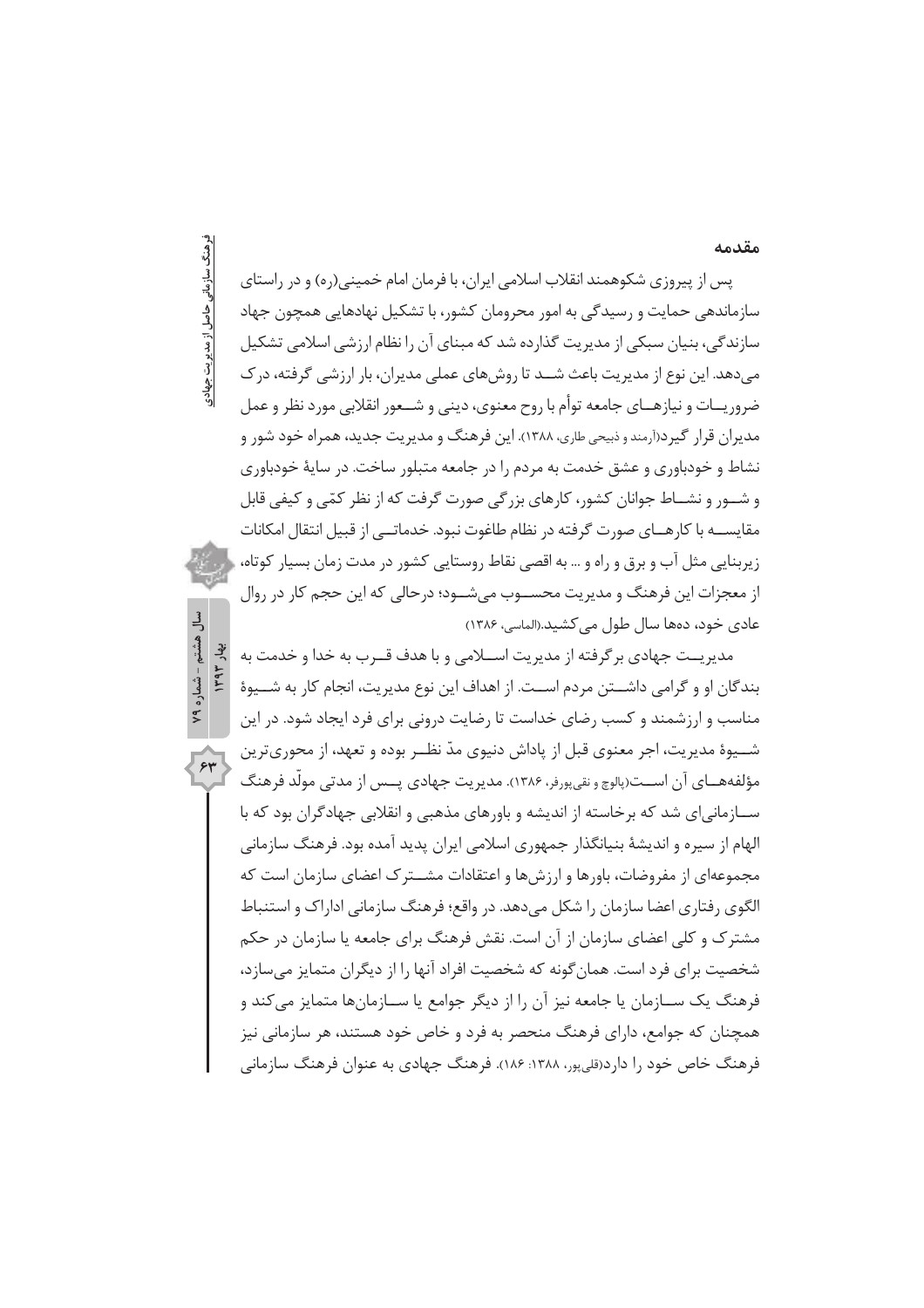است که در آن کار عبادت محسوب می شود، عناصرشاکلهٔ این فرهنگ عبارتند از: ایمان، معنویــت، آرمان گرایی و داشــتن اهــداف بلند و مقدس؛ زیرا یا نهــادن فرهنگ مادی و مادیگرایی و در نتیجه خدمت به مردم، جوشش و تحرک ذاتی را می طلبد. در این تفکر، فرد جهادی کســـی است که در برخورد با مسائل، ضمن در نظر گرفتن رضای خدا سعی می کنــد کار را بــه بهترین نحو ممکن انجام دهد. عمده ارزش های جهادی که به عبارتی به عنوان ارزش های دینی نیز شناخته می شوند، عبارتند از: اخلاص، ایثار، تعاون و تلاش، تعهد، ســادگی، پرهیز از اسراف، مشــورت و مشارکت. برخی از این ویژگیها برخاسته از شــرابط خاص انقلاب و , وحیات انقلاب اســت؛ از جمله: سختکوشـــی، حضور در مناطق محروم، جسارت، خطريذيري، خطشكني.

از این رو، هدف این تحقیق، ارائهٔ الگویی از فرهنگ سازمانی است که حاصل مدیریت یبه سبک جهادی است. لذا با توجه به مقدمهٔ ذکر شده، سؤالات اصلی این تحقیق عبارتند از: ١. مدیریت اسلامی در ایجاد فرهنگ جهادی چه نقشی داشته است؟

۲. فرهنگ حاکم در سازمان جهاد سازندگی از زمان تأسیس تا پایان دوران سازندگی چگونه بوده است؟

۳. مدیران جهادی و جهادگران دارای چه ویژگیهایی بودند؟

در ادامـــه، پـــس از ارائهٔ مبانی نظری در خصوص فرهنگ ســـازمانی به بررســـی واژهٔ مدیریت جهادی بر اســاس تعریف مدیریت اســلامی پرداخته می شــود و سیس فرهنگ ســازمانی حاصل از مدیریت جهادی در جهاد ســازندگی در دوران دفاع مقدس (فرهنگ جهادی) مورد بررسی قرار می گیرد.

# فرهنگ سازمانی

ِ مدیریت جهادی

هشتم ېۋ

شماره ۷۹

 $\gamma$ 

به دلیل پیچیدگیهای فرهنگ، تعاریف متعددی از آن ارائه شده است(مولچای، ۲۰۰۶: ۲۶۵). وســعت در معناي آن به گونهاي اســت كه تا ســال ۱۹۵۰ كروبر و كلوكهان حدود ۱۰۰ تعریف از فرهنگ جمعآوری کردهاند(عسکری، ۱۳۷۸؛ ۲۳۶). ولی به عقیدهٔ باربو` بیشتر تعاریف فرهنگ بر دو نکتهٔ عناصر فرهنگی (عادات اجتماعی یا سبک زندگی) و تأثیر این

1 Mulchay 2. Barbu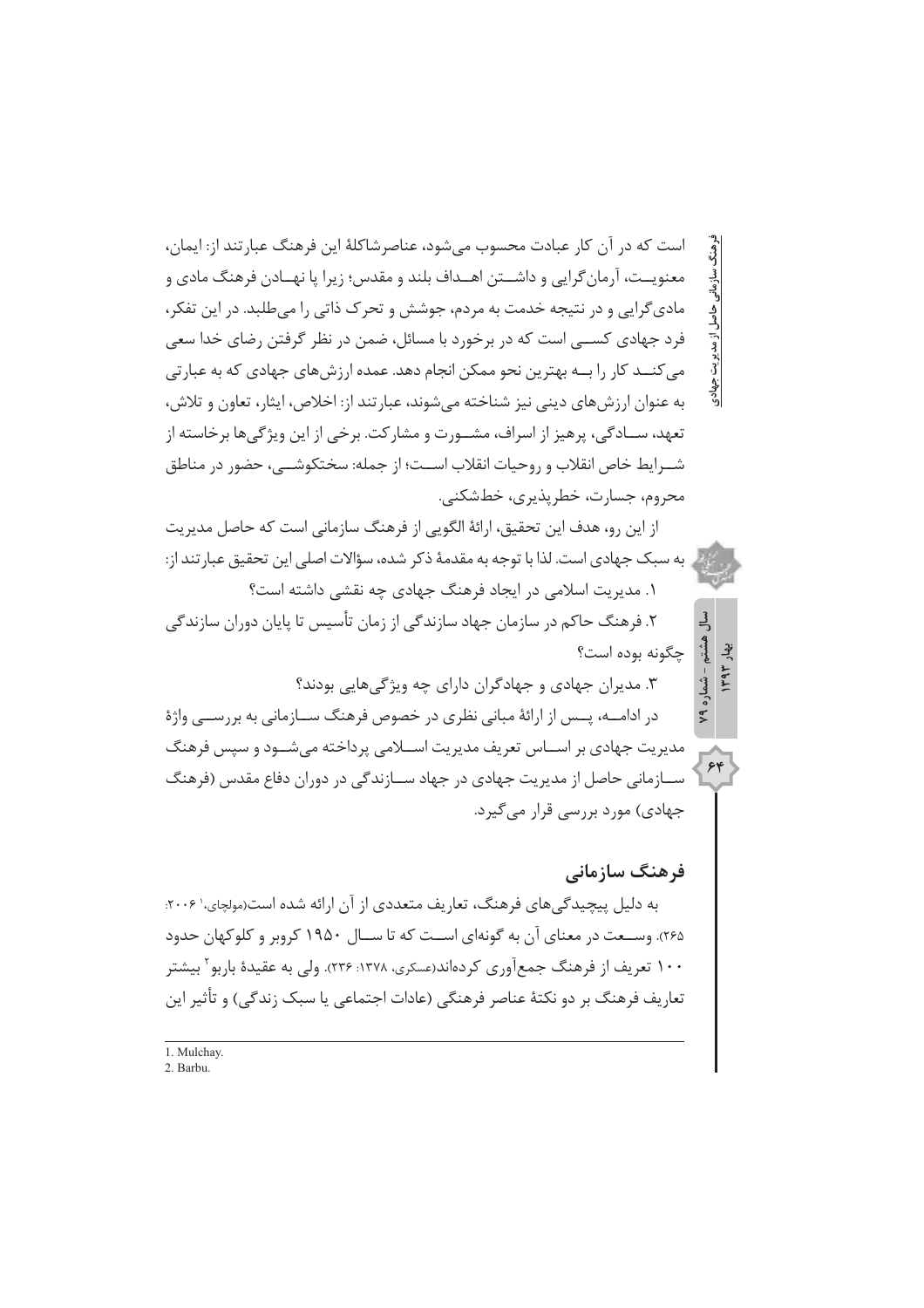عناصــر بر رفتار فرد تأكيد دارند(پهلوان، ۱۳۷۸: ۱۴-۱۳). باورها و مفروضات، هســـتهٔ فرهنگ را شــكل مى‹هند و بر آنچه مردم واقعاً به آنها اعتقاد دارند، دلالت داشــته و بر ادراكات، نحــوهٔ تفکر و احساســات افراد نفوذ می کنند. در واقع؛ مفروضــات و باورها در انظار آحاد یک جامعه، حقایقی قطعی تلقی میشــوند که خارج از ســطح آگاهی متداول قرار دارند. (هاچ، ' ۱۹۹۷: ۲۱۴-۲۱۰)

به نظر شاین<sup>۲</sup> «فرهنگ الگویی است از مفروضات بنیادین که گروهی خاص برای مقابله با مشکلات و سازگاری با محیط خارجی و نیل به یکپارچگی و انسجام داخلی، ابداع، کشف يا ايجاد مي كنند. اين الگو در صورت كفايت، سودمندي و كارسازبودن، اعتبار مي يابد و در نتیجه، به عنوان شیوهٔ درست ادراک، پندار، تفکر، احساس و رفتار در مقابله با مشکلات به اعضای جدید آموخته می شود»(شـاین، ۱۹۸۵: ۹). بر اساس این الگو، فرهنگ از سه مجموعهٔ مفروضات و باورها، ارزشها و هنجارها و مصنوعات تشكيل مى شود.



1 Hatch

فرهنگ سازمانی حاصل از مدیریت جهادی

2. Schein.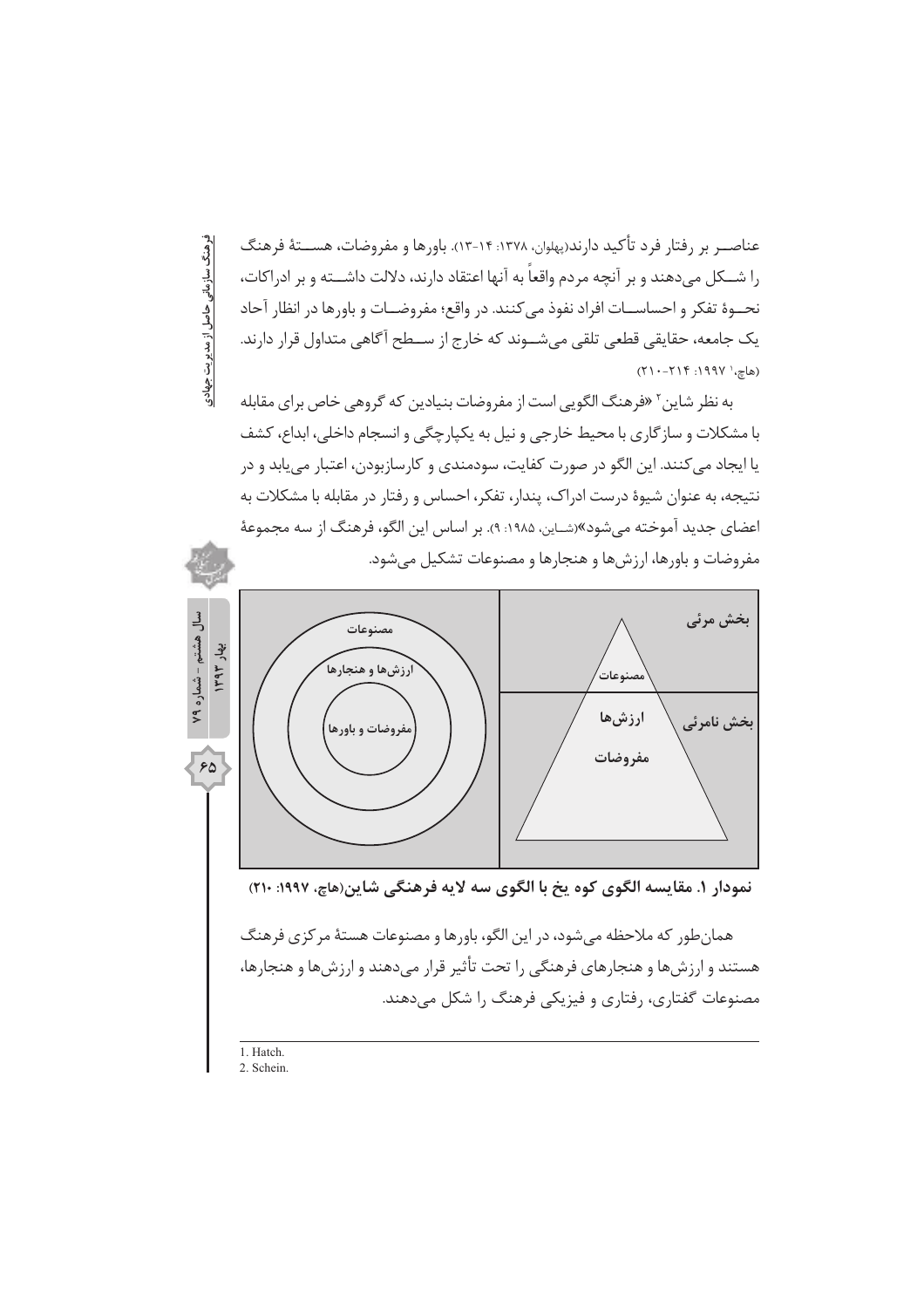فرهنگ ســازمانی عبارت اســت از مجموعهای از ارزشها، باورها، درک و اســتنباط و شــيوههاي تفكر يا انديشيدن كه اعضاي ســازمان در آن وجوه مشترك دارند و همان چیزی اسـت که بــه عنوان یک پدیدهٔ درسـت به افــراد تازموارد آموش داده می شــود (دفت، ۱۳۸۹: ۳۹۴). فرهنگ ســـازمانی نشـــانِدهندهٔ بخش نانوشتهٔ ســـازمان است. فرهنگ ســازمانی با تکیه بر ارزشها، اندیشــهها، باورهای اعتقادی و نگرشها و احساسات، رفتار اعضای ســازمان را شکل می دهد. با شناخت مصنوعات فرهنگی در یک سازمان، می توان به قسمتهای پنهان فرهنگ سازمانی که همان ارزشها و باورهای اعضای سازمان است، یے ہرد. مصنوعات همان قسمت قابل رؤیت فرهنگ است که شامل شیوهٔ رفتار افراد، نوع لباس يوشيدن، نشانهها و علائم، جشنها و داستانها می شود.

بريت جهادى

 $55$ 

روش تحقيق هــدف از انجام ايـــن تحقيق، معرفي مديريت جهادي و فرهنگ ســـازماني حاصل از این گونــه مدیریت به عنوان یکی از نمونههای مدیریت اســلامی اســت. روش تحقیق به صورت اســنادي و با اســتفاده از مطالعات كتابخانهاي اســت. يافتهها با استفاده از كتب، نشــریات و اسناد و مدارک موجود تحلیل شــد. با عنایت به ماهیت پژوهش که اسنادی اســت، روش گردآوري اطلاعات، كتابخانهاي مي باشــد. اين پژوهش؛ گذشتهنگر است و تلاش دارد تا حد امکان از طریق مطالعهٔ عمیق و با تفســیر و تحلیل رویدادها، به روشن ساختن مســئله و درک بهتر رویدادها و عملکرد مدیریتی در حوزهٔ مشخص کمک کند. بــا توجــه به مفاهيـــم و مباني نظري و بر اســاس بحث و تحليل، موضــوع جمع بندي و نتيجەگیرى صورت گرفت.

مدیریت جهادی نمونهای از به کارگیری اصول مدیریت اسلامی

با توجه به نگرش عمیق اسلام به انسان و جایگاه والای او، مباحث انسان شناسی در قرآن مجید به حدی است که دو محور عمدهٔ مباحث قرآن را «انسان» و «خدا» تشکیل مے دھد(وزیبر زنجانے) و فروزندہ دھکردی، ۱۳۸۹). از این منظر، تنظیم روابط میان انسسان ھا در ســازمان و جامعه، وظیفهای است خطیر که بر عهدهٔ مدیران است. علم مدیریت اسلامی برای ارائهٔ راهکار به مدیران در جهت مدیریت بر مبنای ارزش ها و اصول اسلامی، چندی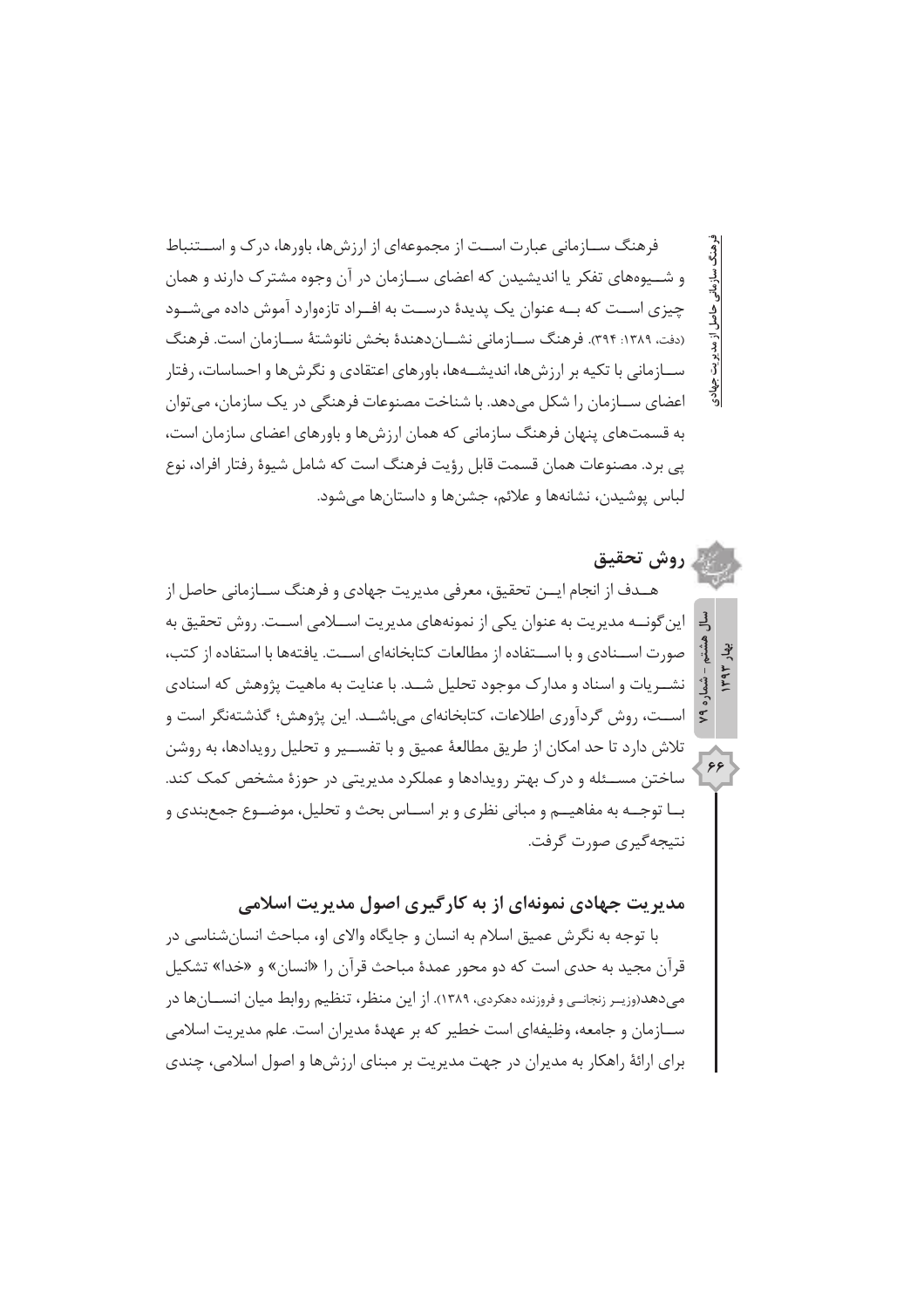است که مورد توجه قرار گرفته و محققان مسلمان سعی دارند با ارائهٔ یک الگوی منسجم، تعریفی جامع از مدیریت اسلامی ارائه دهند. مدیریت در اسلام بر اساس طرح و برنامهای ســـاز گار با مبانی اسلام و به ســـوی اهداف اسلامیسند است که فوق همهٔ آنها، قرب الهی قرار دارد. در این راســتا، وسیله و کیفیت برخورد با افراد نیز باید مطابق موازین اسلامی باشد.(مصباح یزدی، ۱۳۷۹: ۱۶-۱۶)

فرهنگ سازمانی حاصل از مدیریت جهادی

, هشتم - شماره ۷۹  $1494$   $142$ 

 $\overline{\gamma}$ 

بهارســـتان(١٣٨٣) مديريت اســـلامي ,ا اين گونه تعريف مي كند: «مديريت اســـلامي عبارت است از تنظیم روابط افراد، تدبیر امور و هماهنگی نیروها به عنوان مسئولیتی الهی به منظور رشــد و تكامل افراد و تحقق اهداف ارزشمند سازمان كه به هدف نهايي؛ يعني قرب الي الله منتهي مي شــود». وي مي گويد: «مديريت اسلامي ماهيت مكتبي، ارزشي و اخلاقي دارد و مبتني اســت بر وحي، قرآن، ســنّت، عقل و اجماع. شجرهٔ طيبهٔ مديريت، ريشــه در مباني وحي، قرآن و ســنّت دارد و ساقه و تنهٔ آن مبتني است بر عقل، اجماع، إ اصــول موضوعه، اصول متعارفه و نظريههاي مختلف علمي. ولي در شــاخ و برگهاي اين شــجرهٔ مدیریت مے توان از روش شناســے علمے و روش های فنّاورانه و تخصصے استفاده کرد. بنابر این، نگهبان ماهیت مدیریت اسلامی موازین ارزشی و مواریث فرهنگ اسلامی است که مبتنی است بر وحی، قرآن، سنّت، عقل و اجماع».(همان)

تر ک;اده(۱۳۸۸) مدیریت اسلامی را نوعاً یک سیستم رفتاری می داند که این سیستم، مبتنی بر مبانی نظری (اعتقادی) خاص و در یک چارچوب ســاختاری ویژه، در برههای از زمان و متناسـب با بســتر موقعيتي خود، توسط رســول بزرگوار اسلام حضرت ختمي مرتبــت(ص) و برخی ائمه معصومیــن(ع) با موفقیت طرح, یزی و اجرا شــده و عملکرد موفقی داشته است.

در مدیریت اسلامی مدّعی هستیم که با نگاهی جامع به تمام ابعاد وجودی انسان و بــا مدّ نظر قرار دادن تمام نیازهــای او(با در نظر گرفتن اولویتبندی نیازها)، میخواهیم ارزشهایــی را برای ســازمان تعریف کنیم که با توجه به فلســفهٔ وجودی و رســالت هر سازمان، آن را به موفقیتهای منحصر به فرد و متعالی برساند.(تولایی، ۱۳۸۶) مهم ترین اهداف مدیریت اسلامی عبارتند از: - برقراري عدالت اجتماعي و اقامهٔ قسط و عدل در سازمان(عدالتخواهي)؛ – احقاق حق افراد سازمان(حق جويي)؛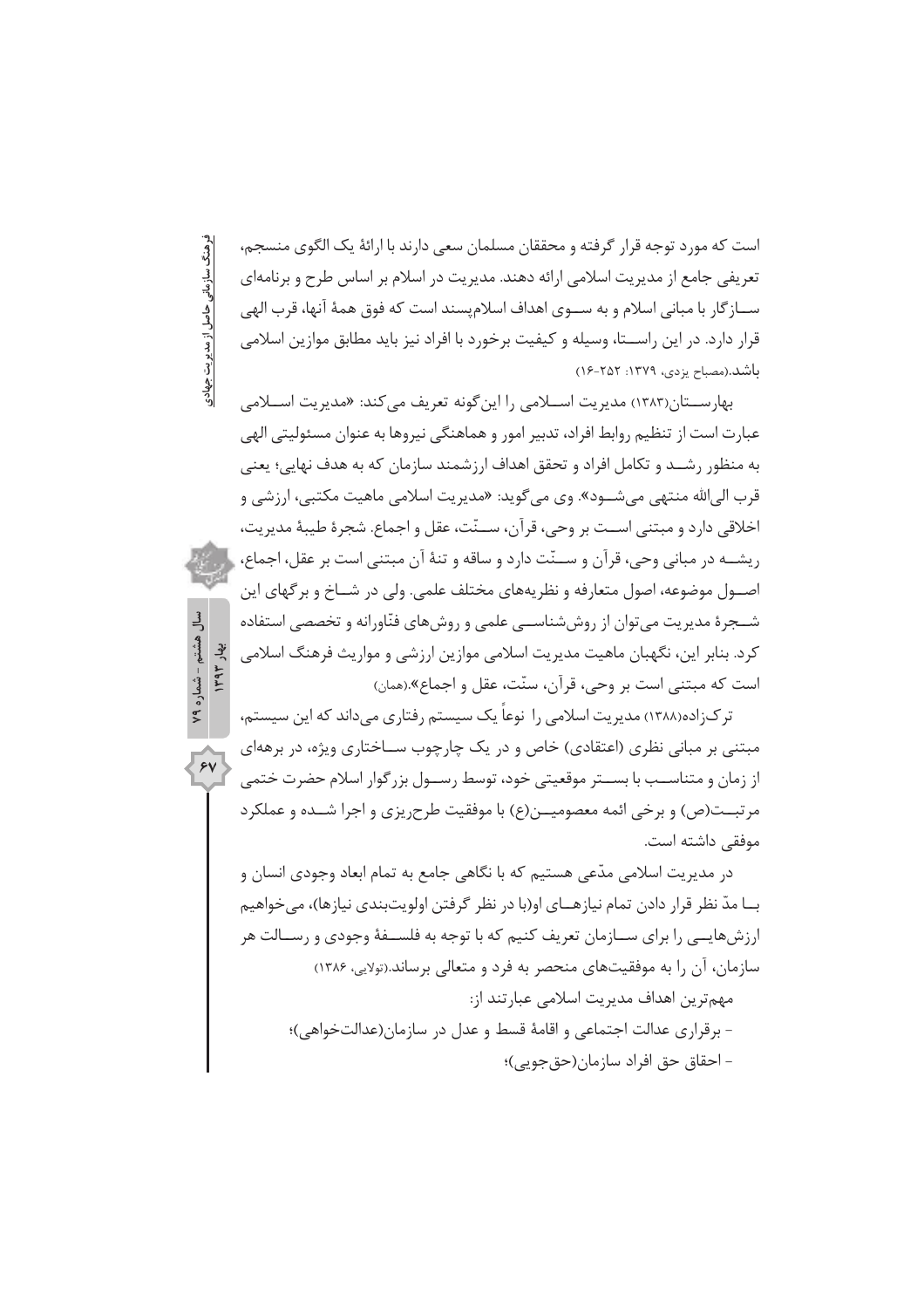- تعلیم و آگاهی بخشــیدن به افراد ســازمان و تربیت معنــوی و احیای ارزشهای اخلاقى؛ - ايجاد فرصت و فراهم كردن زمينهٔ رشد، تعالى، كمال شايسته و توفيق قرب الهي ماصل آتر مدیریت جهادی در افراد سازمان؛ – فراهم ســـاخـتن فرصت و امكان به فعل درآمدن توانايے هاى بالقوۂ افراد و بروز قوۂ خلاقیت، سازندگی و ابتکار در افراد سازمان؛ - هدایت، حمایت، تقویت، یاری و مساعدت به افراد سازمان به جای تفتیش، بازرسی و انتقادجویے؛ - فراهم کردن زمینههای شــور، تبادل نظر، هماندیشــی، تعاطی افکار و تعامل میان افراد سازمان؛

- برقراری روحیهٔ برادری و برابری در افراد سازمان و برقراری روابط انسانی؛ - حلّ مشکلات فردی، سازمانی و اجتماعی؛

لحا هشتو بو

شماره

 $P$ 

– تأمین مصالح مادی و معنوی افراد و سازمان.(مکارم شیرازی، ۱۳۶۸: ۱۵-۱۴) چنان که از تعاریف فهمیده می شـود، وجه تمایز مدیریت اســلامی از دیگر نظامها، در نظام ارزشــی است که نشــئت گرفته از جهانبینی الهی است. کل جهان هستی را به صورت مجموعهای هماهنگ و هدفدار می بیند که سنّتهای ربوبی بر آن حاکم است. از سوی دیگر، در این نوع ادارهٔ جامعه، شرافت انسانی مدّ نظر است و قوای نباتی و حیوانی زمینهساز رشد انسانی و کمال معنوی و ابزارهایی برای رسیدن به درجات بلند و سعادت جاودانی اســت. بنابر این، باید در تعیین اهداف و خط مشــی۵مای ســازمان، اصالت را به

ارزش های معنوی داد. بدین معنا که اســـلامی بودن ســـازمان اقتضــا دارد که در حیطهٔ فعالیت آن، اهداف معنوی و هنجارهای مربوط به آن رعایت شــود و نه تنها تأمین منافع مادی موجب پایمال کردن مصالح انسانی نشود، بلکه تا حد امکان سعی بر این باشد که منافع مادی در جهت مصالح انسانی و مقدمهای برای توسعه و تعمیق بینش های الهی و ترويج شــعاير اسلامي قرار گيرد. اين در واقع همان جهاد نفسي است كه مديريت و علم مدبر بت ,ا هم تحت تأثير قرار داده است.(ابراهيمي و افشاريان، ١٣٨٨)

امامخمینے در ۲۶ خبرداد ۱۳۵۸، ضرورت تشبکیل جهاد سیازندگی را به منظور آبادانی روستاها اعلام کرد(ایروانی، ۱۳۸۰؛ ۱۸۴). مدیریت جهادی بر گرفته از مدیریت اسلامی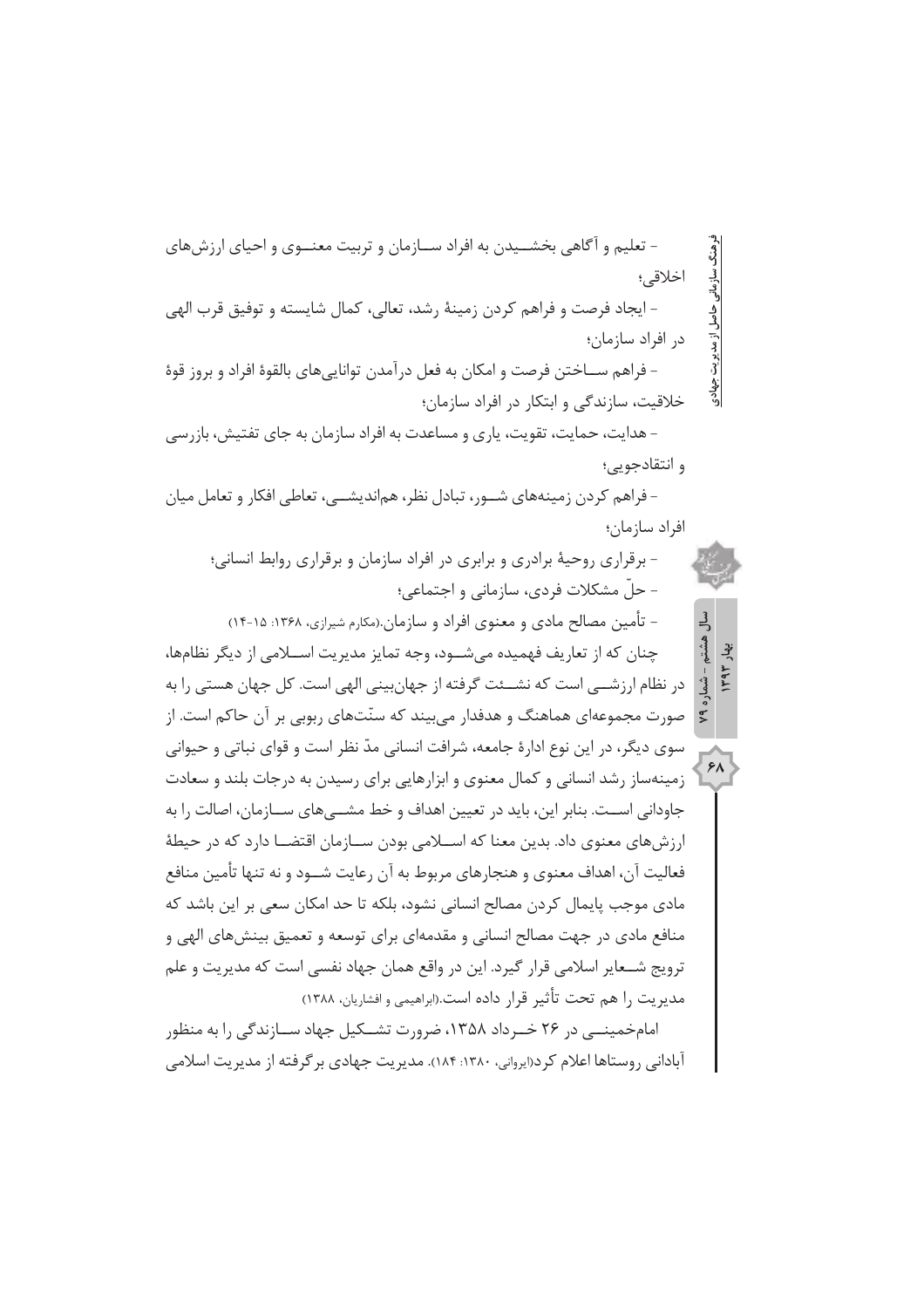و با هدف قرب به خدا و خدمت به بندگان او و گرامی داشـــتن مردم اســت. از اهداف این نوع مدیریت، انجام کار به شــیوهٔ مناسب و ارزشــمند و کسب رضای خداست تا رضایت درونی برای فرد ایجاد شــود. در این شیوهٔ مدیریت، اجر معنوی قبل از یاداش دنیوی مدّ نظر بوده و تعهد، از محوری ترین مؤلفههای آن است.(پالوچ و نقی پورفر، ۱۳۸۶)

فرهنگ سازمانی حاصل از مدیریت جهادی

هشتم - شماره ۷۹ **1494** Jet

 $59$ 

مدیریــت جهادی هنر توانســتن و ارائهٔ طرح و ایدهٔ جدیدی بــود که با ظهور پدیدهٔ انقلاب اســـلامـی در ایران شـــکل گرفت(دانیالی و موســوی، ۱۳۸۶). جهاد ســـازندگـی به یقین تجربهٔ گرانقدری از الگوی برپایی تشــکیلات ســازمانی برای ادارهٔ حکومت اسلامی است که تشکیل آن بر اساس یک بینش عمیق از مفهوم ولایت فقیه بوده و از اجزا و ملزومات ادارهٔ کشور اسلامی محسوب می شود(صمدی، ۱۳۸۶). جهاد سازندگی که نهادی جوشیده از بطن انقلاب اســلامی ایران بود، ارزشهای خاص خود را داشت و «مدیریت جهادی» نیز با حفظ چنین ارزش هایی در محیط کار معنی پیدا کرد.(قائدعلی و عاشوری، ۱۳۹۱)

جلب مشـــار كت از طريـــق تقويت جامعهٔ مدنى بنيانهاى اجتماعى و در ک شـــرايط محيطي و جلب اعتماد عمومي حاصل مي شــود. مديريت جهادي از طريق شناخت و به فعل رســاندن ظرفیتهای نهفته و یشتیبانی نهادی بر مبنای محوریت جامعهٔ روستایی در فرایند تصیم گیری، بســترهای مشــار کت آنها را در عرصهٔ اجتماعی و اقتصادی فراهم آور ده اســت(قائدعلی و عاشوری، ۱۳۹۱). ضمن اینکه تقویت باورها و آموز مهای دینی و اعتماد عمومی به نهاد جهاد سازندگی به این هدف کمک کرد.(فغفوذ مغربی، ۱۳۸۸)

تجربهٔ جهاد ســازندگی و فرهنگ جهادی، تحقق اهداف ســازندگی جامعه را توأم با حفظ ارزشهای معنوی و مادی باانگیزهٔ الهی ازطریق وسـایل خاص امکان پذیر سـاخت و الگوی مدیریتی جدیدی ارائه کرد که پاســخگوی نیازهای جامعهٔ رو به رشــد و بالندهٔ انقلاب اســــلامي بود(مودي، اصفهاني و هلاي، ۱۳۸۶) و با توجه به نحوهٔ تشکيل و فعاليت خود، ویژگیهایــی خاص پیدا کرد که در جایی دیگر اتفاق نیفتاد. این ویژگی در تمامی ارکان جهــاد، از جمله نظام مدیریتـــی آن نیز تحقق یافت. مدیریت جهــادی متأثر از فرهنگ جهادی اسـت که به صورت یک رفتار در جهاد سازندگی بروز نموده است. از ویژگیهای مدیریت جهادی می توان مســئولیت پذیری، پر کاری و سختکوشــی، احساس رضایت از خدمت به مردم، رعايت شئوناتاسلامي و اخلاقي در رفتار با ارباب جوع، اخلاص و دهها مورد دیگر را نام برد.(موحد، ۱۳۸۶)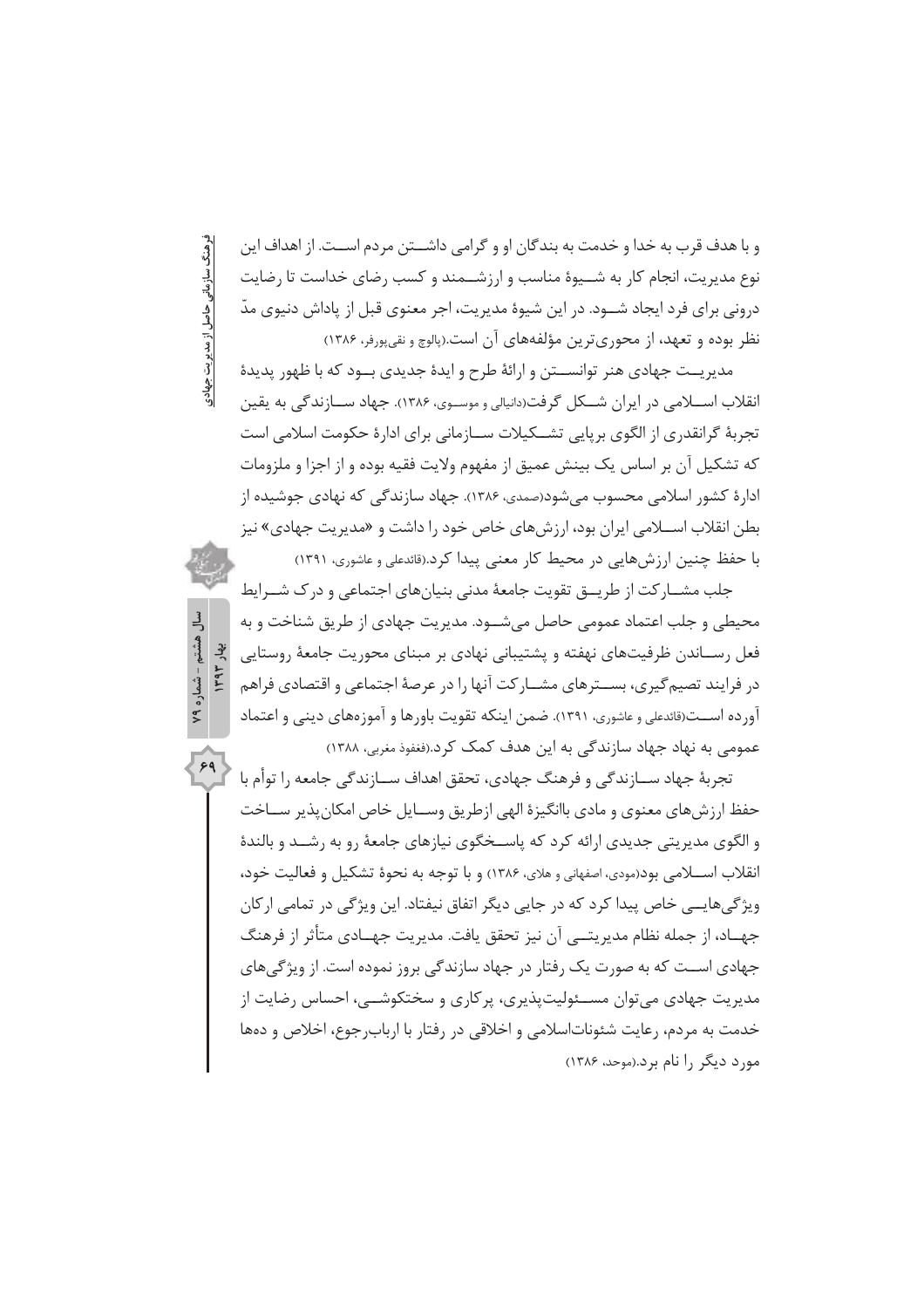فرهنگ سازمانی حاصل از مدیریت جهادی(فرهنگ جهادی) یــس از انقلاب اســلامی، فرهنگ جهادی به مثابهٔ فرهنــگ موجد ارزش های اصیل و رشــددهندهٔ انســانی، جهاد ســازندگی را به منزلهٔ نهادی فوق فعال و با عملکرد بالا، از ســایر نهادهای اجتماعی متمایز ساخت و سازمانهای برخوردار از خود را در سیر تعالی

و توســعه مســتمر قرار داد(پورعزت وقلي یور، ۱۳۸۸). فرهنگ جهادي، فرهنگي كه با عشــق، تخصص، تعهد، شــور، توان و از خود گذشــتگی تــوأم بود؛ از جنبــهٔ اقتصادی، فرهنگ جهادی زمینههای عمران و آبادانی روستاها، حضور مقتدرانه در سال های دفاع مقدس با عنوان سنگرســازان بي سنگر و از نظر اجتماعي، تغيير نگرش ها را در روستاهاي كشور ما به دنبال داشت.(دانیالی، موسوی، ۱۳۸۶)

تلقی ما از فرهنگ جهادی، مجموعهای از ویژگیها و ارزشهای مثبت برخاســته از رفتار و روابط کار کنان(جهادگران)، سازمان(جهاد)، مدیریت و مدیران جهادی است که به نوعــی نقش الگو و مثال;دنی برای جامعه، رفتار اداری و رویّههای اجرایی و مدیریتی در ســایر حوزهها و سازمانها داشته است؛ به گونهای که یکی از کارکردها و انتظارات از وجود جهاد در ذهن و اندیشــهٔ برخی از مسئولان و سیاستگزاران نظام اداری، استفاده از روش های موفق جهاد در تحول اداری بود.(فغفوذ مغربی، ۱۳۸۸)

بدون تردید فرهنگ جهادی همان فرهنگ دین و مکتب اسلام است؛ همان فرهنگ خداباوران اســت؛ همان فرهنگ ولايت و امامت و خلاصــه اينكه، فرهنگ محمد(ص) و علي(ع) و فرزندان پاکشان است. بايد توجه داشت که در تحليلها و بررسي ها هر گز نبايد

 $\mathsf{v}\cdot$ 

فرهنــگ جهادي را از فرهنگ اســلام ناب محمدي(ص) جدا كرد(مرتضــوي و عراقي، ١٣٨٧). ویژگی هــای فرهنگ جهادی در ســخنان امام خمینی(ره)، اســلامگرایی و دین محوری، مردمداری و اتکای به مردم در انجام وظایف و تقویت حضور و مشارکت مردمی، تعهد و سلامت نفس، خودســازي، اخلاص، كمک به محرومان جامعه، قانون،مداري و هماهنگي در مسیر هدف است.(شعبانی و تاجآبادی، ۱۳۸۶)

در فرهنگ و مدیریت جهادی، بیشــتر بُعد معنوی فرهنگ (زیرساختها) مورد تأکید قــرار می گیرد. در این بعد، بر روی دو محور اساســی؛ یعنی ۱. محور اندیشــهها، بینشها و عقايــد و ٢. محور ارزشها، مكارم و اخلاقيات، نســبت به بُعــد مادى آن (روبناها) تأكيد بیشتری شده است. عقیده به خدا، معاد و وحی یکی از شعائر مهم فرهنگ در حوزهٔ جامعهٔ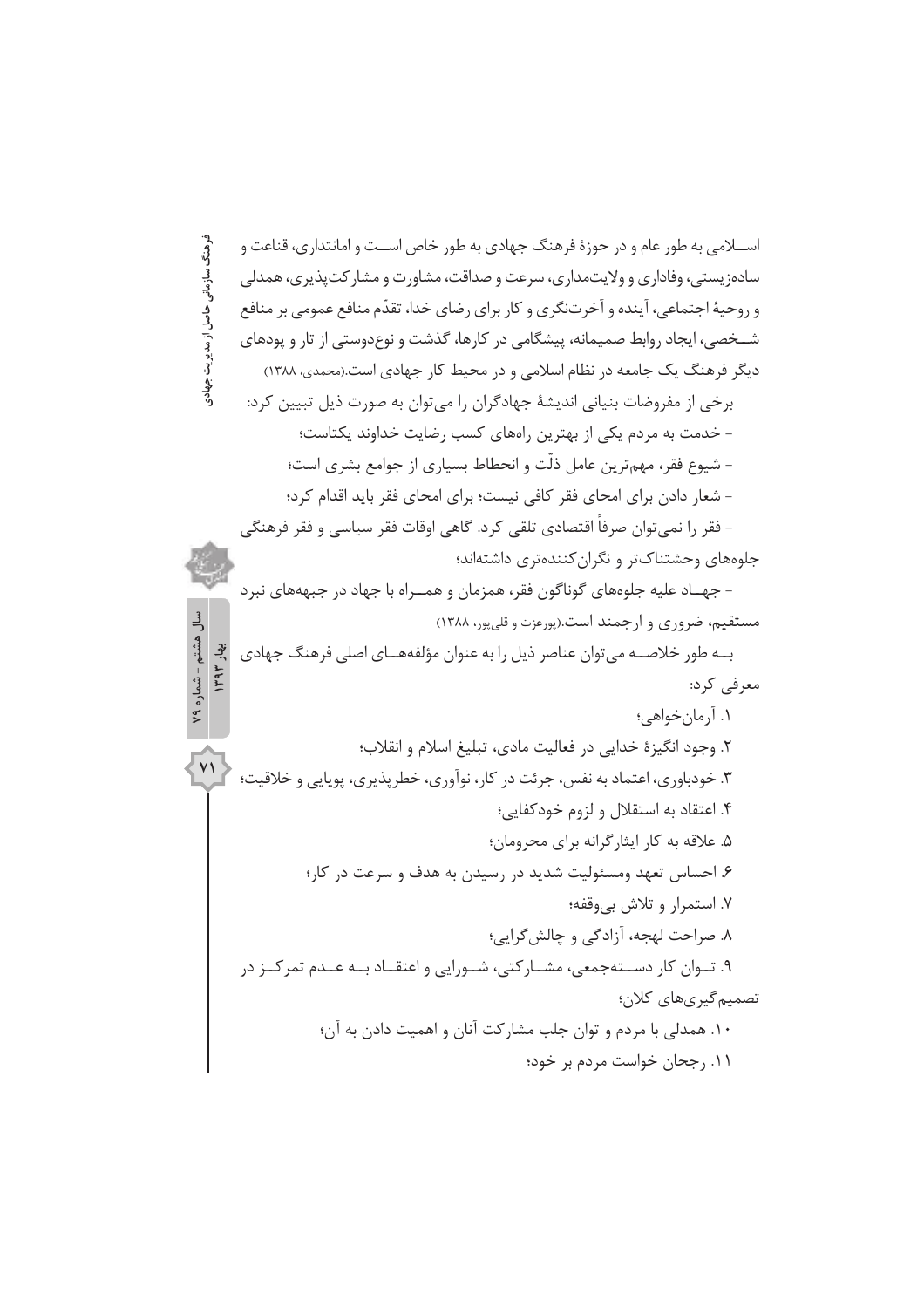١٢. وجود همّيت سازماني قوى و علاقه به جهاد سازندگي؛ رهنگ سازمانے ١٣. برقراري روابط عاطفي و غير رسمي در انجام فعاليتهاي رسمي؛ ۱۴. قناعت، ساده; یستی شخصی و سازمانی، صرفهجویی، امانتداری و درنظر گرفتن حاصل از مدیریت جهادی منافع عمومي؛ ۱۵. عدالتمنشی و عدالتطلبی؛

۱۶. سادگی سازمانی، اعتماد به همکاران و مساعد نمودن محیط سازمان برای رشد اعضا؛ ١٧. يويايي، تحول و تحرّك بي وقفه و مبارزه با سكون و رخوت؛ ١٨. نشاط و سرزندگی در کار، وجود روحيهٔ جوانی؛ ۱۹. داوطلبانه بودن فعالیت و همکاری.

حاصــل ایـــن فرهنگ جهادی تربیــت نیروهایی بود که مردم آنهــا را با نام جهادگر می شــناختند. فرهنگ جهادی نه تنها توانســته بود بر اعضای خــود اثر بگذارد، بلکه در جامعه نیز اثرات شــگرفی داشــت. در تحقیق سنجش گرایش روستاییان نسبت به جهاد ســازندگے، ۸۶/۷ درصد از روستاییان نســیت به کارکنان چهاد سازندگے گرایش بسیار مثبت یا مثبت داشتهاند و فقط ۵/۱ درصد آنان گرایش و ارزیابی منفی داشتهاند(رفیعپور، ۱۳۷۲: ۱۹۷). رفیع پور در نتیجه گیبری تحقیق خود می گوید: «جهناد به عنوان یک نهاد خودجوش از بین مردم ایثار گر به وجود آمد».(همان: ۲۱۱)

」 استس<br>ما ېۋ

VT

مهمترین رکن و اساسیترین سرمایهٔ سازمان جهادی، برخورداری از سرمایهٔ انسانی جهادگر اســت. بدون این سرمایه، اساساً ســازمان و فرهنگ جهادی بی،معناست. چنین سرمايهاي كه بنا به تعريف بايد ايثارگر، مردمي، انعطاف پذير، پويا، نوآور، خلاق، خودباور، ارزش،مدار، ولایت،محور و متخصص و متعهد باشد، از بالاترین و مطلوبترین شاخص،های سرمایهٔ انسانی برخوردار است.(میر، ۱۳۸۶)

بــا تأمل بر فرهنگ جامعهٔ جهادگــران، به ویژه در دههٔ نخســـتین انقلاب، ملاحظه می شود که انگیزهٔ جهادگری، به شدت مبتنی بر باورهای توحیدی جهادگران بوده است: باور به یکســانی آدمیان در خلقت و باور به ضرورت آزادسازی آنان از قیود محدودکنندهٔ زندگی مادی و زمینهسازی شکوفایی استعدادهای رشد و بلوغ همگان. جهادگران با این زمینهٔ اعتقادی به سوی دو جیههٔ مهم سازندگی در روستا و سنگرسازی در جیهه سرازیر شدند.(قائدعلی و عاشوری، ۱۳۹۱)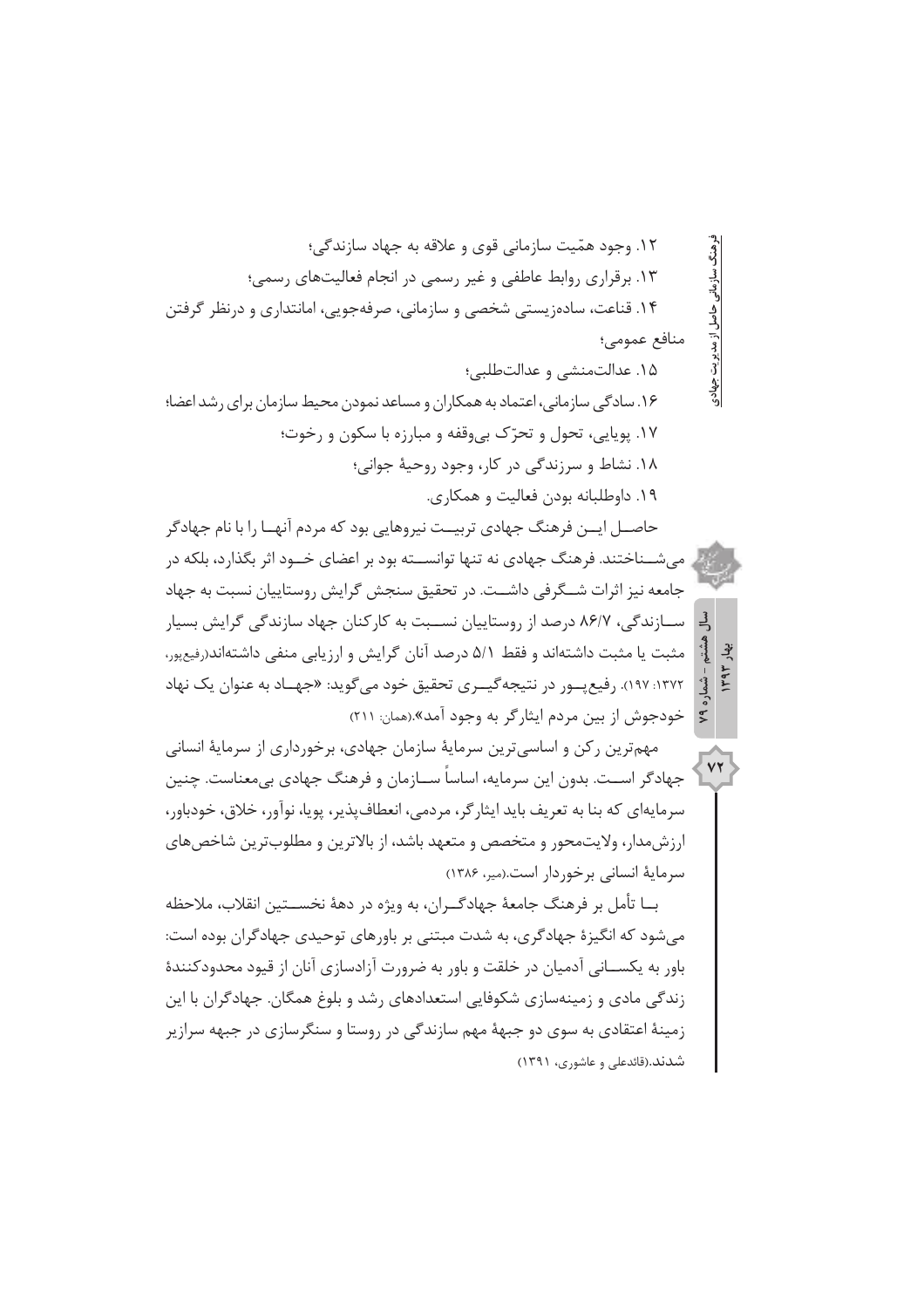در اینجا ضروری اســت که به ویژگیهای منحصر به فرد مدیران جهادی نیز اشــاره شــود. پالوچ و نقی پورفر(۱۳۸۶) در مقالــهای به ویژگیهای مدیران جهــادی پرداختهاند و بيــان مي كنند مديران جهادي، عامل به قوانين و مقررات نوشـــته و نانوشــتهٔ ارزشــي بودهانــد و متعهدانه و مدبّرانه امــور را پیگیری می کردند؛ به طوری که قاطبهٔ آنان زودتر میآمدند و دیرتر میرفتند، بدون اینکه بعضا الزامی به حضور داشــته باشند. منظمترین و ســختکوش ترین افراد بودند و با عمل و رفتار خود، الگوی دیگران قرار می گرفتند. این مســئله باعث مي شــد كه اعضا نيز همچون مدير به حركت در آيند. اين مســئله باعث می شــد انرژیها به صورت ســینرژیک و همافزا و با افزایش تصاعدی، حماســه بیافریند. بنابر این، در این شیوه از مدیریت، ریاستطلبی و عافیتطلبی جایی نداشته و مدیر جهادی، كه مؤمن بوده است، عامل و پیشتاز در خدمت به خلق و در انجام وظیفه بوده است.

فرهنگ سازمانی حاصل از مدیریت جهادی

هشتم - شماره ۷۹

 $YY$ 

در ایــن رابطــه مے توان نتیجــه گرفت که جهاد ســازندگی به نوبهٔ خــود در بحث مسئوليت پذيري فردي و اخلاقي و شخصي، الگوي «جهادگر » ,ا با همهٔ ابعاد و ويژگي هاي اخلاقــي آن بــه جامعهٔ اخلاقي، عرضه و در بُعد مســئوليت پذيري شــغلي و اخلاق کار، بهار ١٣٩٣ «جهــادي كار كردن» را به عنوان يک اخلاق شــغلي در فضاي مديريتي كشــور مطرح کرده و در ســطح مسئولیتپذیری ســازمانی و اخلاق سازمانی، «مدیریت جهادی» را به عنوان یک اخلاق همهجانبهٔ سازمانی به سازمانها معرفی کرده و در تراز مسئولیتپذیری اجتماعي و اخلاق ملي، فرهنگي را به نام «فرهنگ جهاد» به جامعه معرفي نموده است.

### بحث و نتیجهگیری

تمامی آنچه در مورد آن بحث شــد، به عنــوان مصنوعاتی بود که حاصل از فرهنگ جهـادي اســت. منبع اصلــي در فرهنگــســازي در ســازمان، بنيانگذاران آن هســتند. (قلی در، ۱۳۸۸: ۱۹۱). اصـول، اعتقادات، ارزشها و گرایشــهای بنیانگــذارن، تعیین کنندهٔ فرهنگ يک ســـازمان است. افرادي که بعدها به سازمان مي پيوندند، اگر با فرهنگي قوي مواجه شوند، خود را با فرهنگ حاکم تطبیق میدهند، اصول آن را رعایت میکنند و بر اســاس نانوشتههای سازمانی عمل می کنند و فرهنگ سازمان را به عنوان یک خطمشی مے پذیرند و ہر اســاس قاعدۂ آن رفتار مے کنند. در نتیجه مے توان اندیشــههای حضرت امام خمینے (رہ) را در فرھنگ سازمانی جھاد جستجو کرد. فرھنگ سازمانی جھاد حاصل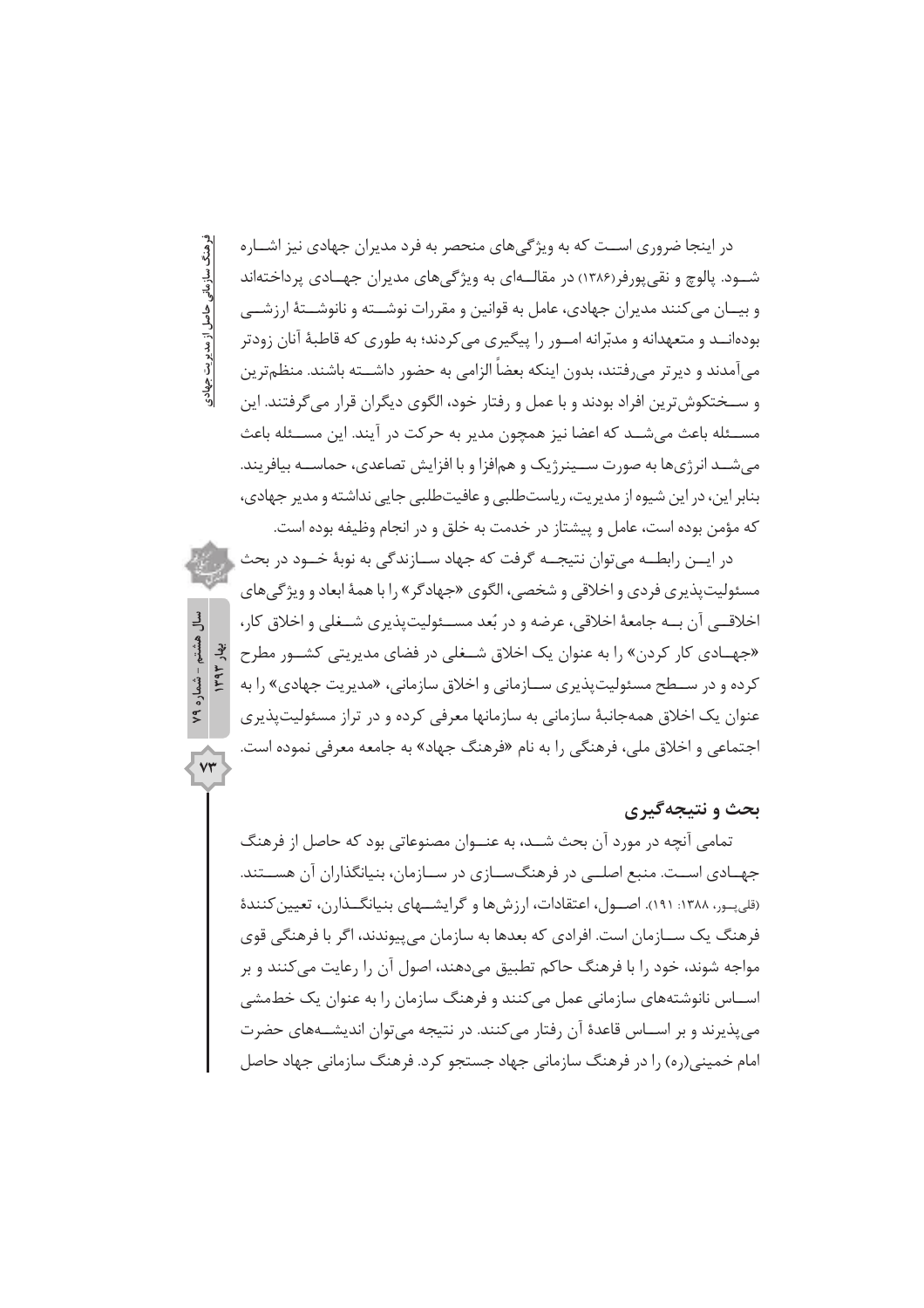اندیشــهٔ متعالی امام خمینی(ره) اســت کــه در رفتار جهادگران نمود پیدا کرده اســت. فرهنگ جهادی، فرزند تفکر انقلاب اسلامی است که نمونهٔ عالی انسان،حوری در فضای ســازماني اســت و يک سازمان انساني را به نمايش مي گذارد که تمام توجه آن به رشد و تعالى اعضايش است.

ز مدیریت جهادی

 $\mathbb{R}$ ېۋ

 $Vf$ 

اعضای جهاد ســازندگی از اینکه با نام جهادگر شــناخته می شدند، احساس غرور و افتخار می کردند(قائدعلی و عاشوری، ۱۳۹۱) و این، دلیلی بر قدرت فرهنگ جهادی است؛ زیرا هر چه فرهنگ ســازمان قوي¤ر باشد، اعضا از شــناخته شدن هويت خود با نام سازمان، احســاس رضایت و سرفرازی بیشــتری می کنند. از دیگر نشــانههای یک فرهنگ قوی، تأثیر گذاری بر اعضایش است که این مؤلفه نیز در فرهنگ جهادی مشهود است. اعضای تازهوارد در جهاد سازندگی پس از چندی تحت تأثیر فرهنگ جهادی قرار گرفته، تبدیل ِ به یک جهادگر (با ویژگی هایی که ذکر شد) می شدند.

تجربهٔ جهادسازندگی و فرهنگ جهادی که همان فرهنگ دین و مکتب اسلام است، تحقق اهداف ســازندگی جامعه را توأم با حفظ ارزشهای معنوی و مادی، با انگیزهٔ الهی از طريق وســايل خاص امكان يذير ســاخت. با تأمل بر فرهنگ جامعهٔ جهادگران، به ويژه در دههٔ نخســتین انقلاب اسلامی، ملاحظه میشود که انگیزهٔ جهادگری به شدت مبتنی بر باورهای توحیدی جهادگران بوده است.

فرهنگ جهادی اســتوار بر ارزش های اسلامی، توانســت بر اعضای خود اثر شگرفی بگذارد و آنها را در ســطح بالای از معنویت قرار دهد. این امر موجب شــد جهادسازندگی در مدتزمان کوتاهی (در مقایســه با سازمانها و اداراتی که حضوری ۵۰ ساله در روستا داشــتند) موفق شــود بالاترین ســطح مقبولیت، کارامدی و اثربخشــی را در نزد مردم روستایی کسب کند(خلقانی و ابراهیمپور، ۱۳۸۶). این امر، حاصل باورهای جهادگران است که عزیزترین مردم نزد خدای رحمان، روستاییان محروم، مستضعف و مؤمن هستند.

تجارب ثبت شــده از مدیریت و بازســازی روستاهای آســیبدیده در یی زلزله سال ۱۳۶۹ در رودبار و منجیل و مقایســهٔ آن با زلزلهٔ ســال ۱۳۸۲ در شهرستان بم، نمایانگر تفاوتهای معنادار در فرایندهای نجات، امداد، اسکان اضطراری، بازسازی و اسکان دایمی خانوارهای روســتایی آسیبدیده است. در ســال ۱۳۶۹ که جهاد سازندگی با نفوذترین و محبوب ترین نهاد دولتی در جامعهٔ روســـتایی بــود، فعالانه به مدیریت و کنترل بحران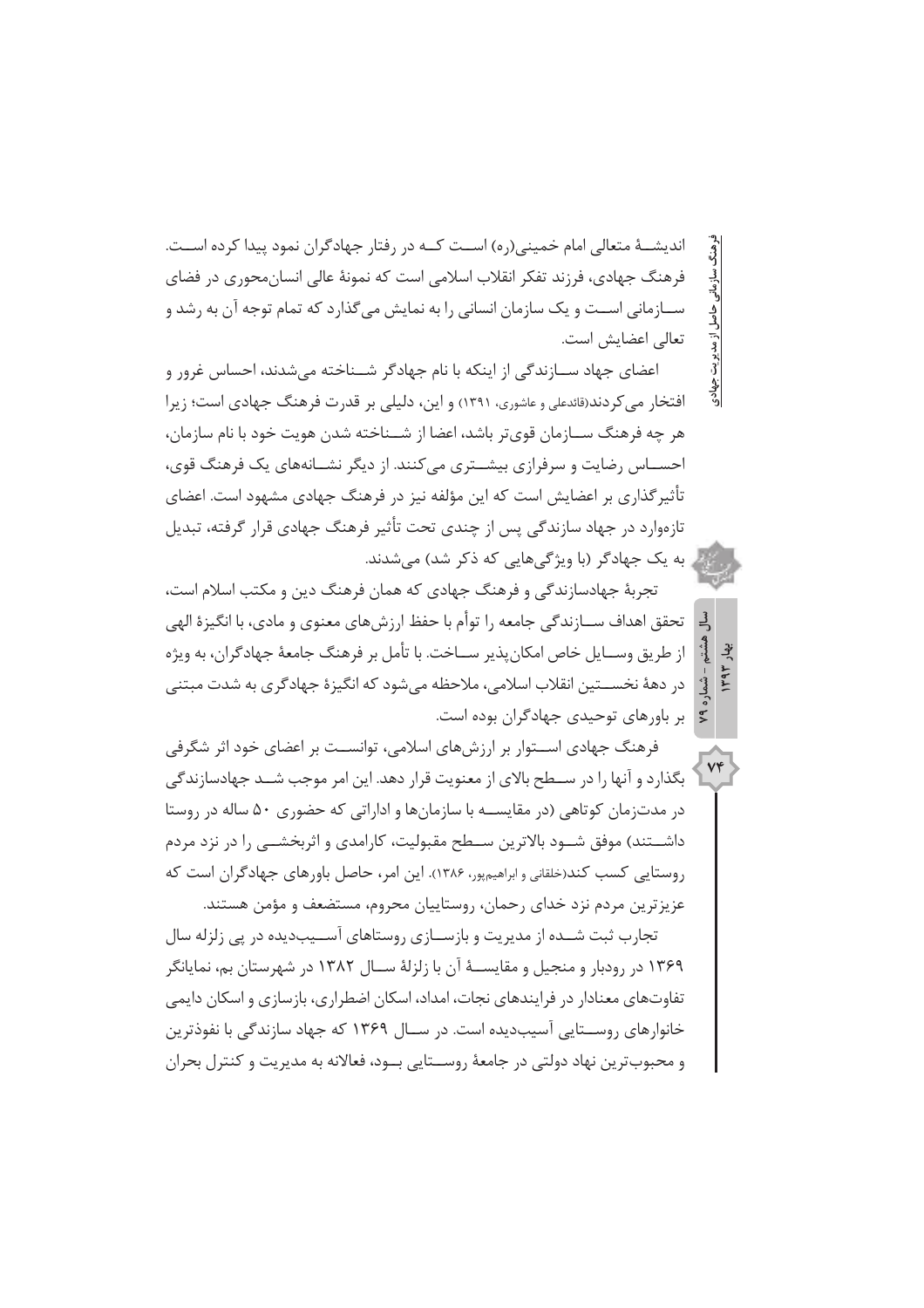ناشی از زمین لرزه پرداخت و با فراهم کردن امکان مشارکت روستاییان در همهٔ مراحل و فرايندهاي نجات تا اســـكان دايمي، كارنامهٔ موفقي ارائه كرد. ولي در پي زلزلهٔ بم، امكان هماهنگی و مدیریت بحران، به علت فقدان مدیریت روســتایی و بخشــی شــدن فعالیت جهاد ســازندگی، وجود نداشت و در نتیجه، تشتّت نقشــی، دوبارهکاری، تداخل وظایف و ابهامات کار کردی، در همهٔ مراحل و فرایندهای نجات تا اســکان قابل مشــاهده بود و روســتاییان نقشی در بسامانی و بازسازی نداشتند و نه تنها از نیروی کار، بلکه از مصالح بومی در بازســازی اســتفاده نشد و در نتیجه، هزینهای بســیار سرسامآور در یی داشت. (خلقانی و ابراهیم یور، ۱۳۸۶)

فرهنگ سازمانی حاصل از مدیریت جهادی

هشتم - شماره ۷۹

 $V\Delta$ 

مهمترین دستاورد جهاد سازندگی، تجربهٔ موفق یک الگوی بومی است که بر اساس تکیه بر ارزشهای اســلامی و اسلامگرایی کارمندانش(همان جهادگران) توانست به رفع تنگناها و محرومیتها پر داخته، اهداف بخشی تولید و افزایش سرمایه را اگر چه با ارزش، ا اما در ســايۀ باورهاي توحيدي به ثمر برساند. عملكرد برتر جهاد سازندگي در عرصههاي گوناگــون از قبیل ســازندگی، جنگ و دفاع مقدس، برنامه٫یزی خودکفایی و دســتیابی ITAT Jue به اســـتقلال اقتصادی و مهمتر از همه، پوپایــی در مدیریت بحران که جای خالی آن در حوادثی مانند زلزلهٔ شهرســتان بم به شدت ملموس بود، شاهدی بر این مدّعاست؛ که تا به حال هیچ کدام از سازمانهای دولتی با وجود پیشرفتهای علمی و منابع مالی دولت، نتوانســتند به آن دست پیدا کنند. میتوان علت این موضوع را فاصله از معنویت گرایی و ياورهاي توجيدي دانست.

# پیشنهادهایی برای تحقیقات آتی

- مدیریت جهادی تنها منحصر به جهاد سازندگی و مراکز عمرانی نبوده است. لازم اســت ابعاد اين الگوي مديريتي در ديگر نهادها و مراكز اجتماعي مانند بســيج و كميتهٔ امداد، نهادهای آموزشی و پژوهشی مانند نهضت سوادآموزی و جهاد دانشگاهی، نهادهای نظامی مانند سپاه، مراکز فرهنگی و هنری مانند حوزهٔ هنری و ستاد راهیان نور و مانند آن پررسے شود.

– ہر اساس نمونۂ عینی جھاد سازندگے، مے توان رابطۂ میان کارامدی در فعالیتھا را با متغیّرهایی چون: مواجههٔ نزدیک با محرومیتها، نیت و قصد الهی در فعالیتها، تلاش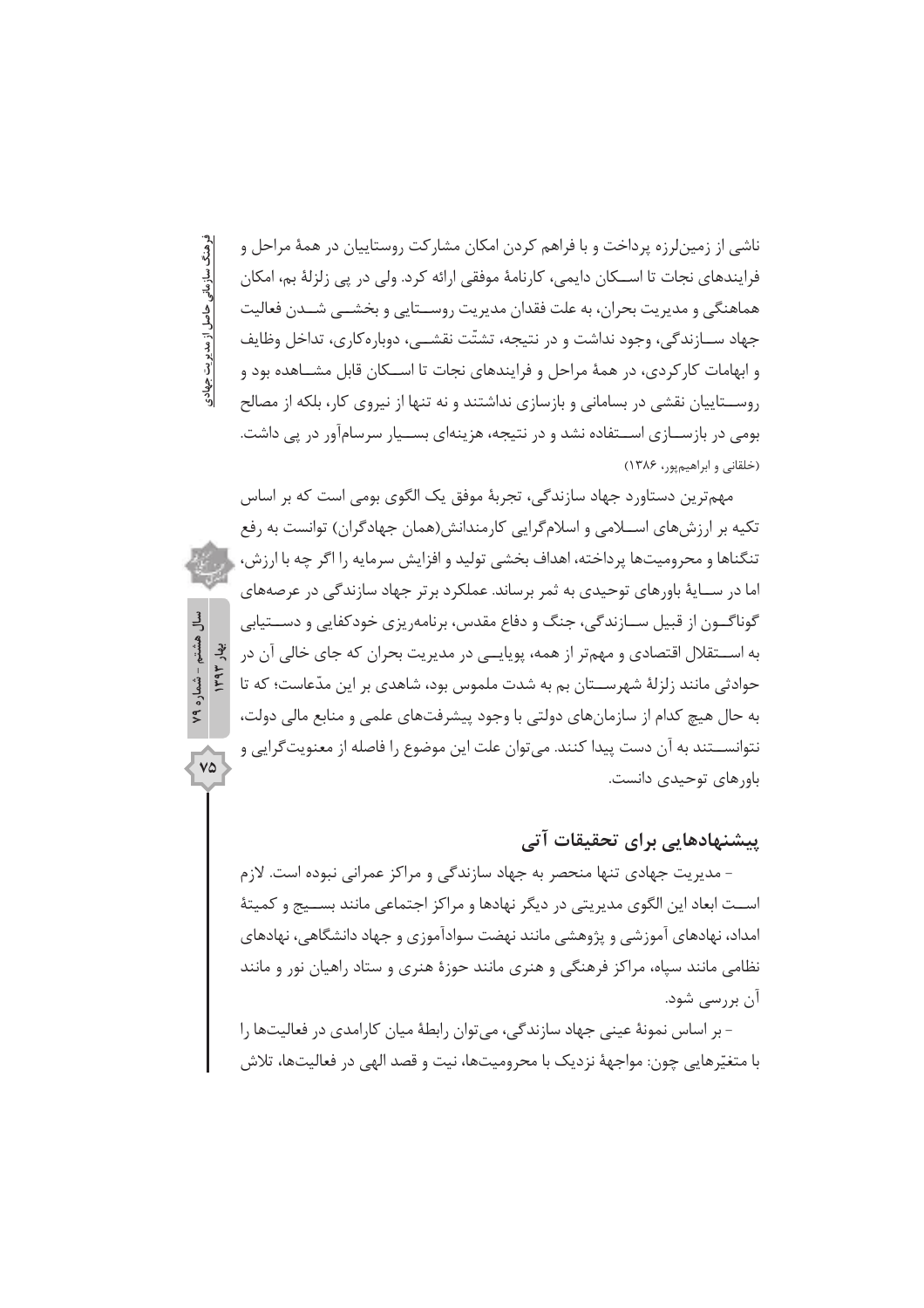برای رشد معنوی، توجه به مصلحتهای انسانی، ولایتپذیری و انعطاف ساختاری، مورد بررسی پیمایشی قرار داد.

- بررســي تفاوتهاي ارزشــي و نگرشــي ميان جهادگران و مديران جهاد سازندگي می تواند موضوعی مناسب برای تحقیق باشد. این تحقیق می تواند عوامل بروکراتیزه شدن ســاختار جهاد و تبدیل آن از حرکتی مردمی به وزارتخانهای دولتی را مشخص کند. هر چند در این بررســی، عوامل ســاختاری و اجتماعی حاکم که نگرش دولتسالار یکی از آنهاست، انکار نمے شود.

- یکی دیگر از موضوعاتی که مے تواند مورد بررسی قرار گیرد، شناسایی اشتراکات و افتراقات حر کت جهادی و مدیریت جهادی اســت. توضیح اینکه: مدیریت جهادی، سبک و الگويي از فعاليت مديريتي اســت و حركت جهادي، اعم بوده و شــامل همهٔ اقدامات و برنامههایی است که با روحیه و ارزش های جهادی صورت می گیرد.

– تحقیقات حاضر بیشـــتر بــه رابطهٔ مدیریت جهادی و حوزهٔ رفتار ســازمانی توجه کردهاند. لازم اســت بــه روابط مدیریت جهادی بــا نظریهها و میانی ســازمان، فرهنگ سازمانی، مدیریت منابع و دیگر حوزهها توجه شود. به طور مثال، بررسی روابط مستقیم و معکوس میان مدیریت جهادی و ســاختارهای ســازمانی میتواند در بســط یا اصلاح نظریههای سازمان راهگشا باشد. آیا نحوهٔ مدیریت جهادی با نظریههای متعارف سازمان قابل تبيين اســت؟ يا آنكه اين نظريهها نيازمند حک و اصلاح هستند تا بتوانند سازماني .<br>۱٫ بیشنهاد کنند که بستر مناسب برای مدیریت جهادی باشد.

# منابع

بديريت جهادي

 $\frac{1}{2}$ ېۋ

 $Vf$ 

- آرمنــد، پیمان و رضا ذبیحی طاری(۱۳۸۸). «**بررســی ســبک مدیریت جهادی و ســایر ســبک های مديريتي»**. مجموعه سـخنر*اني ها و مقالات(برگزيده) دوميــن همايش فرهنگ و مديريت جهادي، جلد اول.* [ہے جا]: [ہے نا].

- ابراهیمی، رحمتالله و رحیم افشــاریان(۱۳۸۸). «مقایسهٔ توصیفی نظامهای مدیریت سازمانی با نظام مدیریت اسلامی با تأکید بر مدیریت جهادی». *مجموعه سخنرانی ها و مقالات (برگزیده) دومین همایش فرهنگ و مدیریت جهادی*، جلد اول. [بیجا]: [بینا].

-الماسبي، محســ; (۱۳۸۶). «**آسيبشناســي وارزيابي فرهنگ و مديريت جهادي**». *مجموعه مقالات همايش ملي فرهنگ و مديريت جهادي.* [بي جا]: [بي نا].

- ایروانــی، محمدجواد(۱۳۸۰). **مکتب نهادگرایی و جهاد ســازندگی**. تهــران: روابط عمومی وزارت جهاد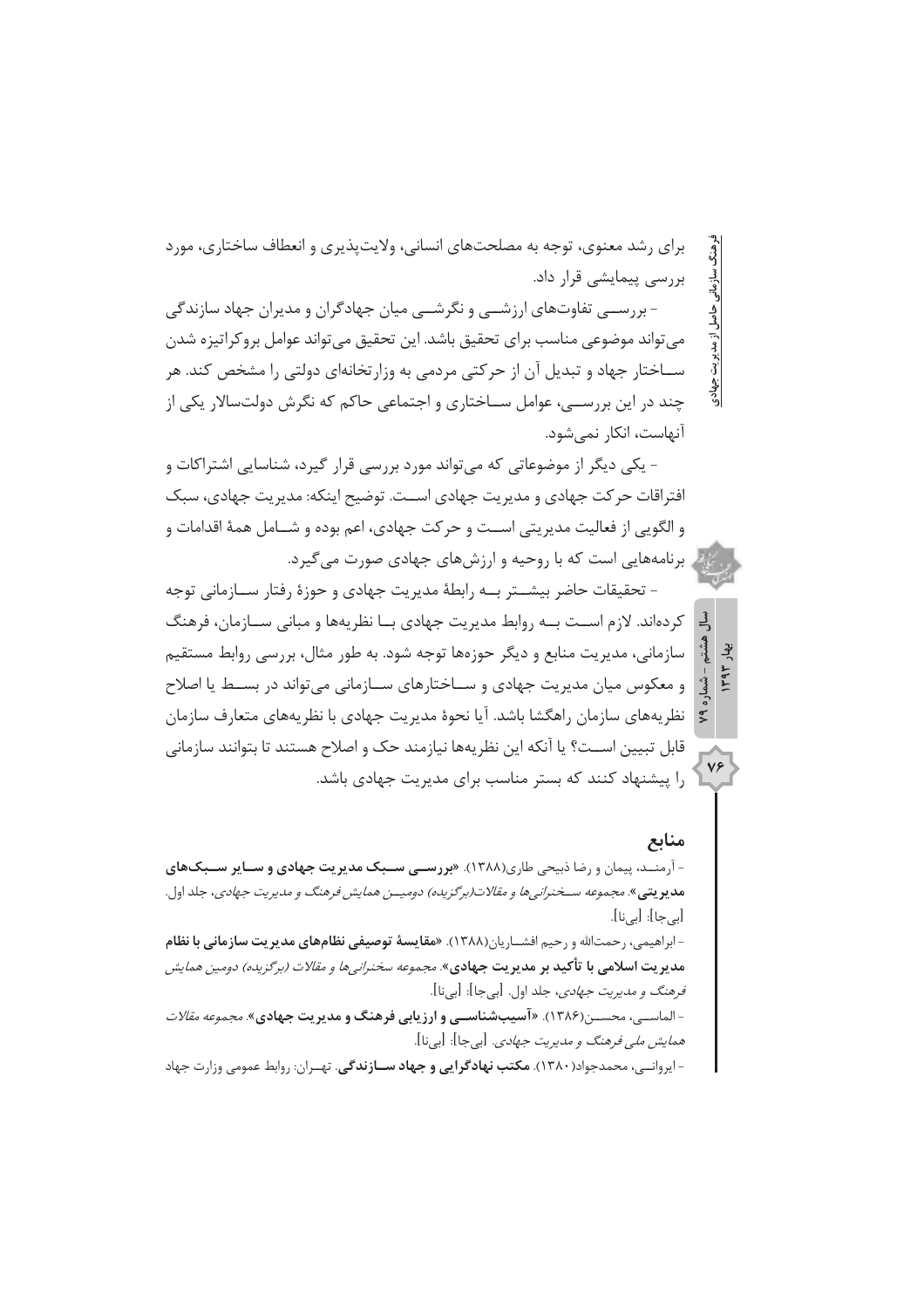سازندگے. نرهنگ سازمانی حاصل از مدیریت جهادی بهارســتان، جليل(١٣٨٣). «**مطالعهٔ تطبيقي مديريت اســلامي و مديريت رايــج**» *فصلنامه مدرس علوم انسانی*، ویژه نامه مدیریت. - بالـوچ، محتـــر و ولي الله نقر بورف(١٣٨۶). **«نقش فرهنگ و مدير بت حهادي در تقويت و توســعهٔ ســرمایههای اجتماعی و مشــار کت مردمی**». *مجموعه مقالات همایش ملــی فرهنگ و مدیریت جهادی.* [بي حا]: [بي نا]. - پورعزت، علیاصغر و آرین قلیپور(۱۳۸۸). «**بازشناســی ماهیت عناصر و فراگردهای توسعه و ترویج** فرهنگ جهادی در سـازمان». مجموعه سخنرانیها و مقالات(برگزیده )دومین همایش فرهنگ و مدیریت جهادي، (جلد اول). [بيجا]: [بينا]. - پهلوان، چنگیز(۱۳۷۸). **فرهنگشناسی**: گفتارهایی در زمینه فرهنگ و تمدن. تهران: پیام نور. - تـرکزاده، جعفر(۱۳۸۸). «شناسـایی و تحلیل چالشهای توسـعهٔ مدیریت اســلامی، یک الگوی سيستمي». *راهبرد ياس*، ش ١٩(پاييز). - تولايي، روح|لله(١٣٨۶). «**الگويي براي شناخت مديريت اسلامي**». *دو ماهنامه توسعهٔ انساني پليس*، ش ١١. - جاجرمی;اده، محســن؛ مجید خرســند رحیــم;اده و حمزه منصوری(۱۳۸۶). **«شــناخت نقطهٔ عطف در** عمر ســازمانی جهاد ســازندگی و ویژگیهای مدیریت و فرهنگ جهادی طی دورهٔ ۱۳۶۸-۱۳۵۸». مجموعه مقالات همايش ملي فرهنگ و مديريت جهادي. [بيجا]: [بينا]. سال هشتم - شماره ۷۹  $1444$   $142$ - خلقانی، جعفر و محســـن ابراهیم یور(۱۳۸۶). **«نگر شی نهادی- هنجاری به جهاد سازندگی**». *مجموعه مقالات همایش ملی فرهنگ و مدیریت جهادی*. [بیجا]: [بینا]. - دانیالی، تهمینه و فروغالســادات موسوی(۱۳۸۶). «**شــناخت و تبیین مبانی و رویکردهای فرهنگی و** م**دیریت جهادی»** م*جموعه مقالات همایش ملی فرهنگ و مدیریت جهادی*. [بیجا]: [بینا]. - دفت، ریچارد ال.( ۱۳۸۹). **مبانی تئوری و طراحی سازمان**. ترجمهٔ علی پارسائیان و سید محمد اعرابی.  $\overline{v}$ تهران: دفتر پژوهشهای فرهنگی، چاپ ششم. - رفیع یور، فرامرز(۱۳۷۲). **سنجش گرایش روستاییان نسبت به جهاد سازندگی**. تهران: مرکز تحقیقات روستایی جهادسازندگی. - شـعباني، سـميه و رضا تاج آبــادي(۱۳۸۶). «محورها و ويژگىهــاى فرهنگ جهــادى ازديدگاه امام **خمینی(ره)».** م*جموعه مقالات همایش ملی فرهنگ و مدیریت جهادی*. [بی جا]: [بی نا]. - شــیخی، عبدالمجید(۱۳۸۶). «**در آمدی بر آسیبشناســی فرهنگ جهادی**». *مجموعه مقالات همایش ملي فرهنگ و مديريت جهادي.* [بي جا]: [بي نا]. - صمدی، محســن(۱۳۸۶). «**برنامهریــزی و فرهنگ جهادی**». *مجموعه مقــالات همایش ملی فرهنگ و مدیریت حہادی.* [پی حا]: [پی نا]. - عسکری خانقاه، اصغر و محمد کمالی شریف(۱۳۷۸). **انسانشناسی عمومی**. تهران: سمت. -فغفوذ مغربی، حمیــد(۱۳۸۸). «راهکارهای مؤثر در جلوگیری از افــت مدیریت و فرهنگ جهادی». *مجموعه - سخنراني ها و مقالات(برگزيده )دومين همايش فرهنگ و مديريت جهادي*، جلد اول. [بي جا]: [بيil]. - قائدعلــی، حمیدرضــا و مهدی عاشــوری(۱۳۹۱). **«مدیریت جهــادی نمونهای از بــه کار گیری مبانی**